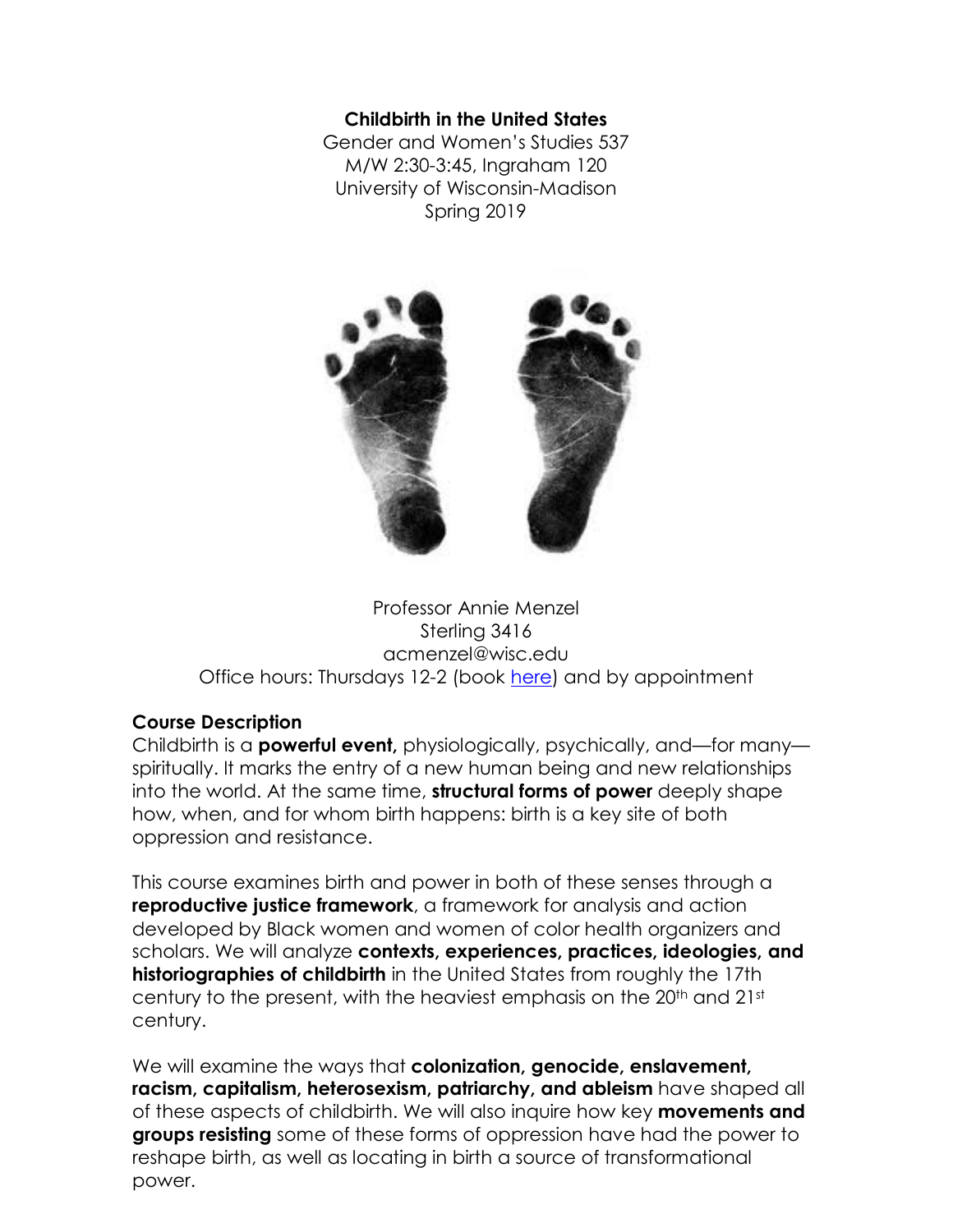The course is divided into five units: 1) Reproductive Justice, 2) Alternative Birth: A Critical Engagement, 3) Writing Birth Histories: Historiography, 4) Writing Birth Histories: Testimonies, and 5) The Politics of Birth Work.

### **Course Learning Objectives**

Students who successfully complete this course will:

- Attain a deep understanding of the framework of *reproductive justice,* and use it to analyze contemporary discourses, practices, and conditions of childbirth
- Understand how racial, sexual, gender, economic, and colonial domination and resistance have shaped both reproductive realities and the ways that childbirth histories have been written and circulated
- Identify and discuss shifting ideologies and practices of childbirth in the US over time, and relate these to power
- Carry out an independent oral history project on childbirth

### **Course Information**

This is a 3-credit course. The class meets for two 75-minute periods each week over the spring semester and carries the expectation that students will work on course learning activities (reading, writing, studying, etc) for about 3 hours out of classroom for every class period.

- o Counts toward 50% graduate coursework requirement
- o Counts as Liberal Arts and Science credit in L&S

## **Grading:**

| Component                               | Due Date   | % final grade |
|-----------------------------------------|------------|---------------|
| Participation                           | ongoing    | 20%           |
| Assignment 1: Reflection Paper          | February 8 | 15%           |
| Assignment 2: Critical Engagement Paper | March 1    | 20%           |
| <b>Oral History Project</b>             |            |               |
| Preparation                             | March 15   | 5%            |
| Transcript                              | April 5    | 5%            |
| Analysis                                | April 26   | 25%           |
| <b>Take-Home Final</b>                  | May 8      | 10%           |
|                                         |            |               |

TOTAL 100%

Final grades will be assessed in the following manner:

| A=93-100 B=83-87 C=70-77 |                                      |
|--------------------------|--------------------------------------|
|                          | AB=88-92 BC=78-82 D=65-69 F=under 65 |

### **Participation Grade**

A grade will be assigned for each class meeting according to the following criteria: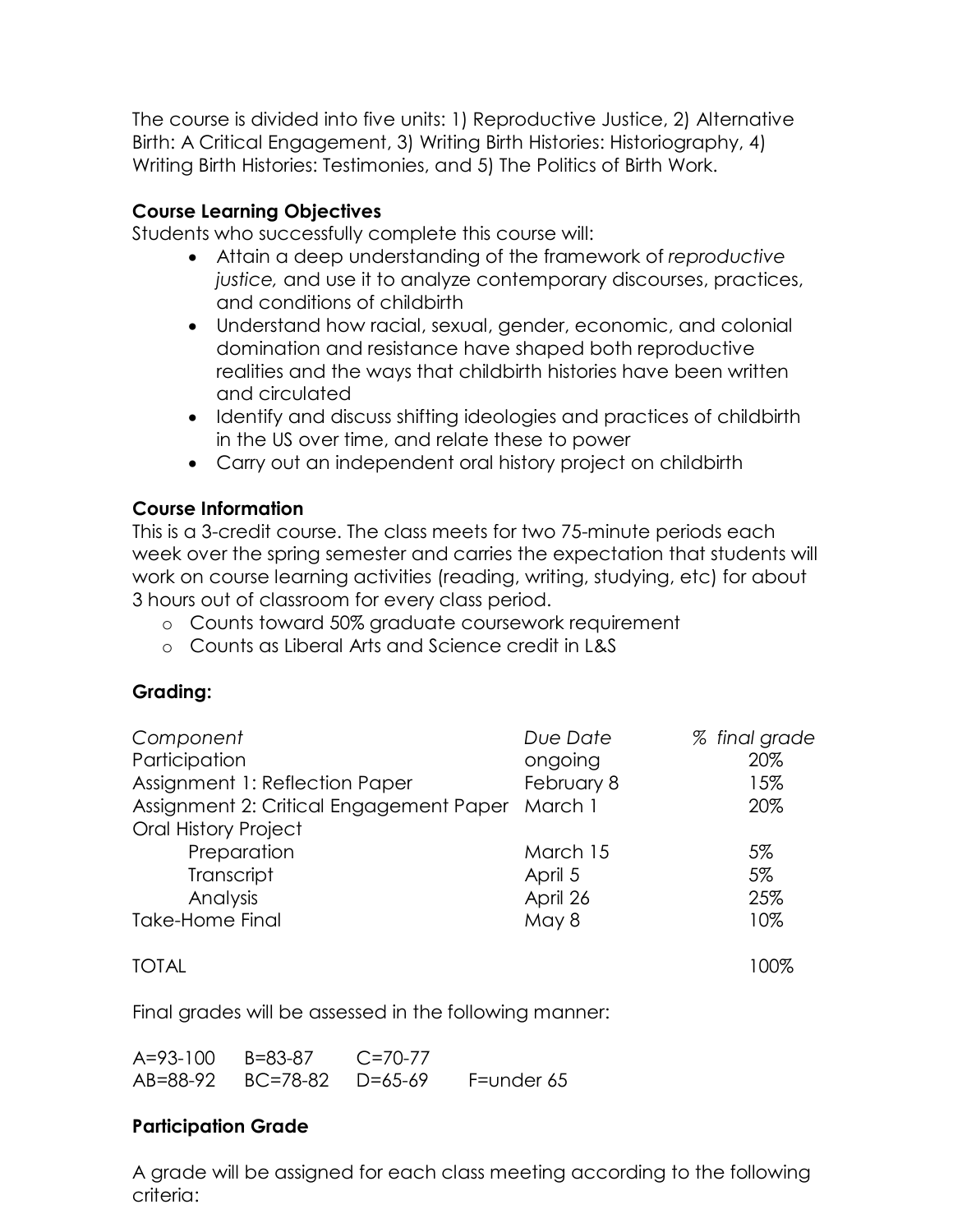## 0 Absent

### 1

- Present, not disruptive.
- Demonstrates very infrequent involvement in discussion.

## 2

- Demonstrates adequate preparation: knows basic case or reading facts, though little analysis or interpretation
- Offers straightforward information (e.g., straight from the material), without elaboration or very infrequently (perhaps once a class).
- **Actively listens**
- Demonstrates sporadic involvement.

### 3

- Demonstrates good preparation: knows reading facts well, has thought through implications of them.
- Offers interpretations and analysis of material (more than just facts) to class.
- **Actively listens**
- Contributes well to large and small group discussion: responds to other students' points, thinks through own points, questions others in a constructive way,
- Demonstrates consistent ongoing involvement.
- 4
- Demonstrates excellent preparation: has analyzed readings exceptionally well, relating it to readings and other material
- Offers analysis, synthesis, and evaluation of course material, develops new approaches/questions that take the class further.
- Contributes in a very significant way to large and small group discussion: keeps analysis focused, responds very thoughtfully to other students' comments,
- **Actively listens**
- Does not dominate
- Demonstrates ongoing very active involvement.

## **Honors option**

Additional assignment: Narratives of Reproductive Justice in Wisconsin ~7 page analysis paper, based on oral history interview with a reproductive justice organizer/practitioner in Wisconsin. Interview subject cannot be a course visitor. You must meet at least once with the Oral History Program staff to plan your interview.

## **Classroom expectations and discussion guidelines**

Students are expected to complete the assigned readings before coming to class and to take responsibility as active participants in class discussions.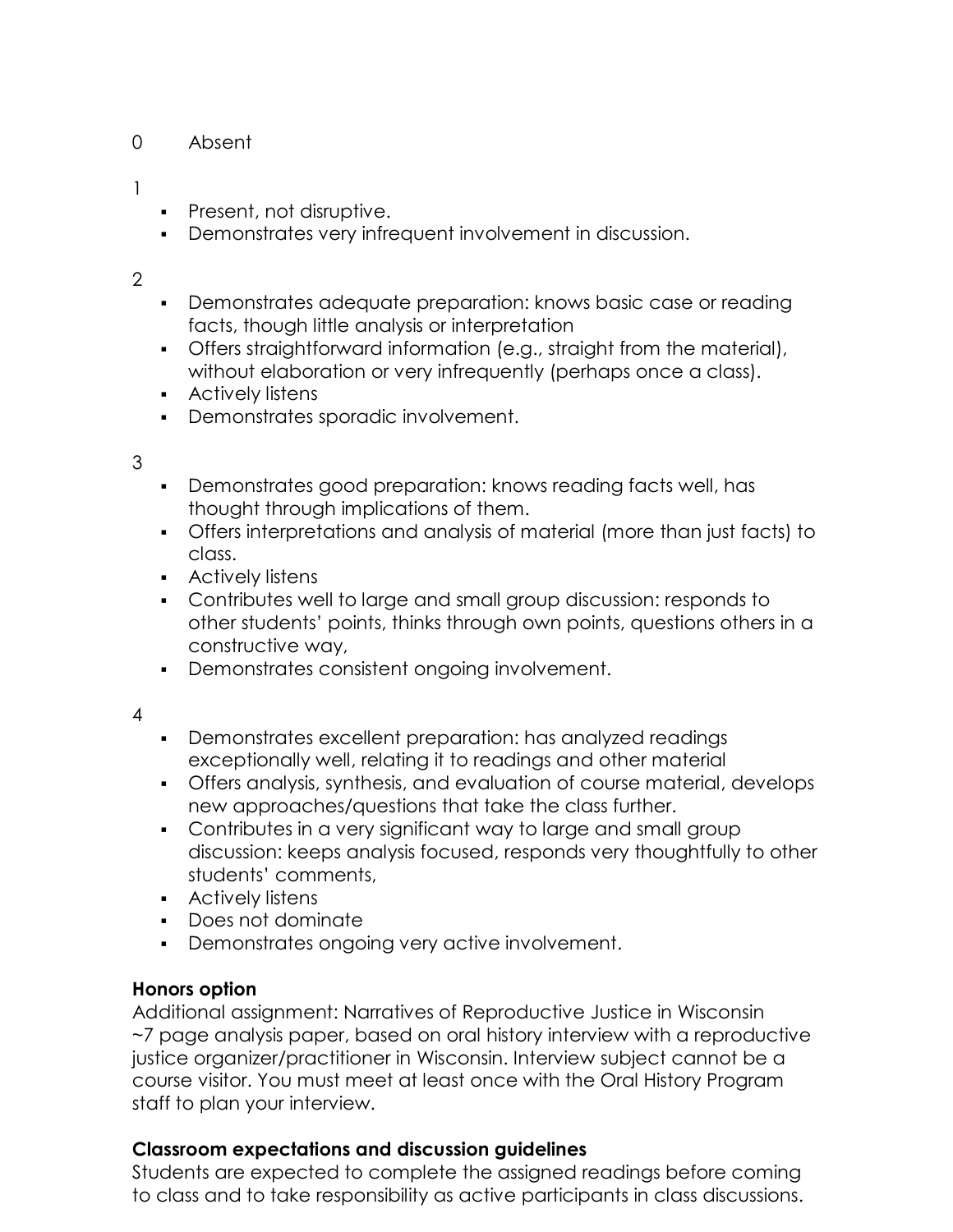You should come to class prepared to engage in thoughtful and constructive conversation that is respectful of others in the classroom and takes seriously the issues and themes presented in the readings.

That said, discussion participation and silence often manifest structural power differentials. The historical and contemporary forms of oppression, violence, and resistance that have shaped the history of childbirth also shape this campus. The classroom cannot be a "safe space," but my hope is that it can be a space of learning and growth.

In order to foster such a space, the following guidelines and discussion starters were developed by experienced social justice educators Özlem Sensoy and Robin DiAngelo. These guidelines are *"intended to recognize and respond to unequal power relations in the room, help more reticent students speak up, help more dominant students slow down, and guide open and humble entry into the conversation"* (2014, p. 8).

*Discussion Guidelines*

• **Strive for intellectual humility**. Be willing to grapple with challenging ideas.

• Differentiate between opinion—which everyone has—and informed knowledge, which comes from sustained experience, study, and practice. Hold your opinions lightly and with humility.

• **Let go of personal anecdotal evidence and look at broader group-level patterns**—especially if you are part of a dominant group in relation to the phenomenon in question

• **Notice your own defensive reactions** and attempt to use these reactions as entry points for gaining deeper self-knowledge, rather than as a rationale for closing off.

• **Recognize how your own social positionality** (e.g.,race, class, gender, sexuality, ability) **informs your perspectives and reactions** to your instructor, other course members, and those whose work you study.

• **Differentiate between safety and comfort**. Accept discomfort as necessary for social justice growth.

• **Keep focused on yourself**, *What does this mean for me and my life?*

• **Identify where your learning edge is and push it**. For example, whenever you think, *I already know this*, ask yourself, *How can I take this deeper?* Or, *How am I applying in practice what I already know?*

#### *Discussion Starters*

- I'm really nervous/scared/uncomfortable to say [X], but . . .
- From my experience/perspective as [identity], . . .
- I'm afraid I may offend someone, and please let me know if I do, but . . .
- It feels risky to say [X], but . . .
- I just felt something shift in the room. I'm wondering if anyone else did . . .

• It seems like some people may have had a reaction to that. Can you help me understand why?

• Can you help me understand whether what I'm thinking right now might be problematic?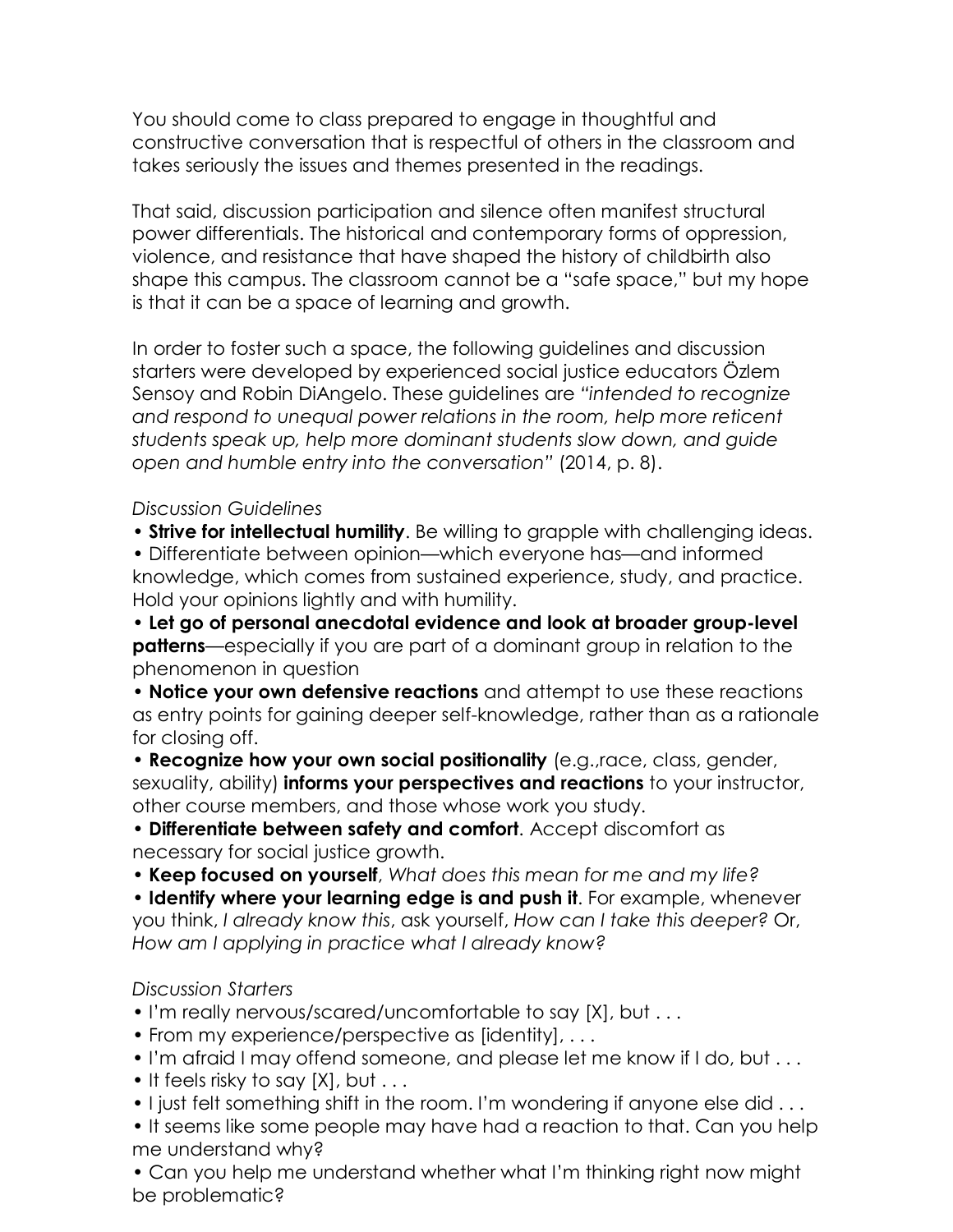- This is what I understand you to be saying:. . . . Is that accurate?
- I've been wondering about how we are using [term] in this discussion . . .
- Is [X] a good example of what the author was saying?
- How would you respond to [X] from a reproductive justice framework?

• I am having a "yeah, but…" (sceptical/defensive) moment. Can you help me work through it?

• What is another example of [X]?

• This perspective is new to me, but I'm wondering if it is accurate to say that  $\ldots$ ?

Adapted from Özlem Sensoy and Robin DiAngelo, Respect Differences? Challenging the Common Guidelines in Social Justice Education. *Democracy and Education* 22:1 (2014), p. 8.

### **Assignment submission and late work**

Assignments are due by 9 pm on the due date as an upload to Canvas. Email attachments will not be accepted except as a time stamp (e.g. if Canvas is not functioning, send the assignment to me and then upload it later that day).

Late work will be accepted with a grade deduction of 5% every 24 hours. Unavoidable delays due to an emergency will be considered on a case-bycase basis.

#### **Being present in class and life issues**

Attendance is required—and life also happens. If you are going to miss a class, please provide a one-(full) page, single-spaced written précis and response to the readings, emailed to me as an attachment, within 48 hours of the missed class start time.

If any problems arise, either academic or personal, that might jeopardize your participation in the course, please try to inform me of the problem and set up an appointment with me as soon as possible.

### **Disability Access**

In order to receive disability-related academic accommodations in GWS 537, students must first be registered with the McBurney Disability Resource Center [\(http://www.mcburney.wisc.edu/\)](http://www.mcburney.wisc.edu/). Students who have or think they may have a disability are invited to contact the McBurney Center for a confidential discussion at 608-263-2741 (phone), 608-225-7956 (text), or by email at [mcburney@studentlife.wisc.edu.](mailto:mcburney@odos.wisc.edu)

If you have already registered with the McBurney Center, and if you wish to request any accommodations on the basis of disability, you should schedule an office appointment with me within the first two weeks of the semester. Please schedule this office appointment by email. To maintain the confidentiality of your request, please do not approach me before or after class to discuss your accommodation needs. You should bring a copy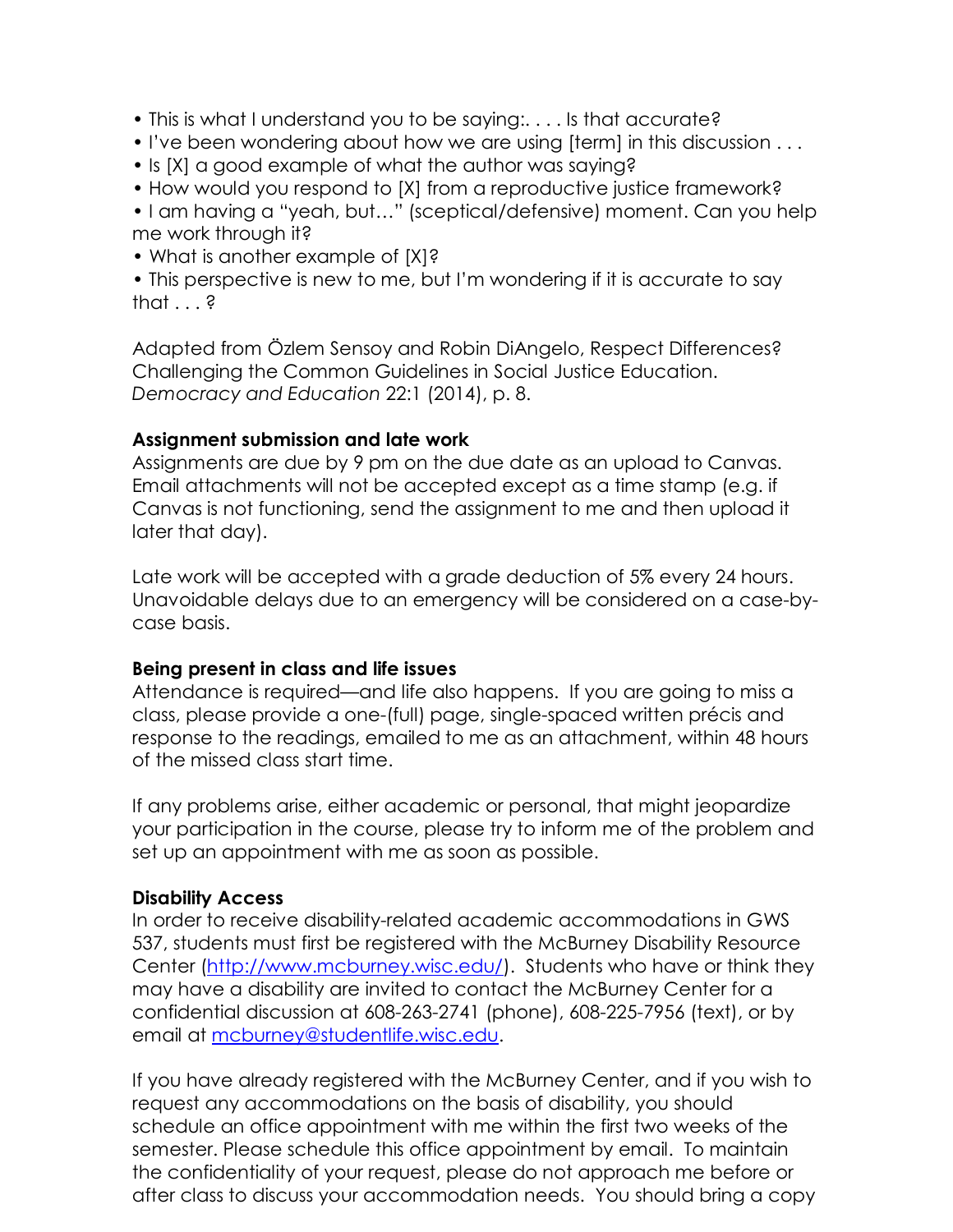of your service plan to our meeting.

Please note that I am unlikely to honor an accommodation request made within 72 hours of an assignment due date. Advanced planning on your part enables both of us to create an accessible classroom environment. Please do not delay in contacting me regarding your accommodation requests.

## **Academic Honesty**

Students are required to familiarize themselves with the UW policies on plagiarism and to assume responsibility for honesty in all course work.

## **Required Reading**

BOOKS

(Available at Room of One's Own; order here, and on reserve at Woodman Astronomy Library)

Ina May Gaskin, *Ina May's Guide to Childbirth*

Judith Walzer Leavitt, *Brought to Bed: Childbearing in America 1750-1950*

Julia Chinyere Oparah and Alicia Bonaparte, eds, *Birthing Justice: Black Women, Pregnancy, and Childbirth*

Miriam Zoila Perez, *Radical Doula Guide*

Margaret Charles Smith and Linda Janet Holmes, *Listen to Me Good: The Life Story of an Alabama Midwife*.

CANVAS

Frequent additional readings will be posted on Canvas. These are marked in the syllabus.

# **CLASS SCHEDULE**

Week 1 Introduction W January 23 Introductory discussion, syllabus review

# **UNIT 1: Reproductive Justice, Birth Justice**

Week 2 M January 28

- Ross and Solinger, *Reproductive Justice: An Introduction* (2017), 1-57 (CANVAS)
- Linda Villarosa, "Why America's Black Mothers and Babies Are in a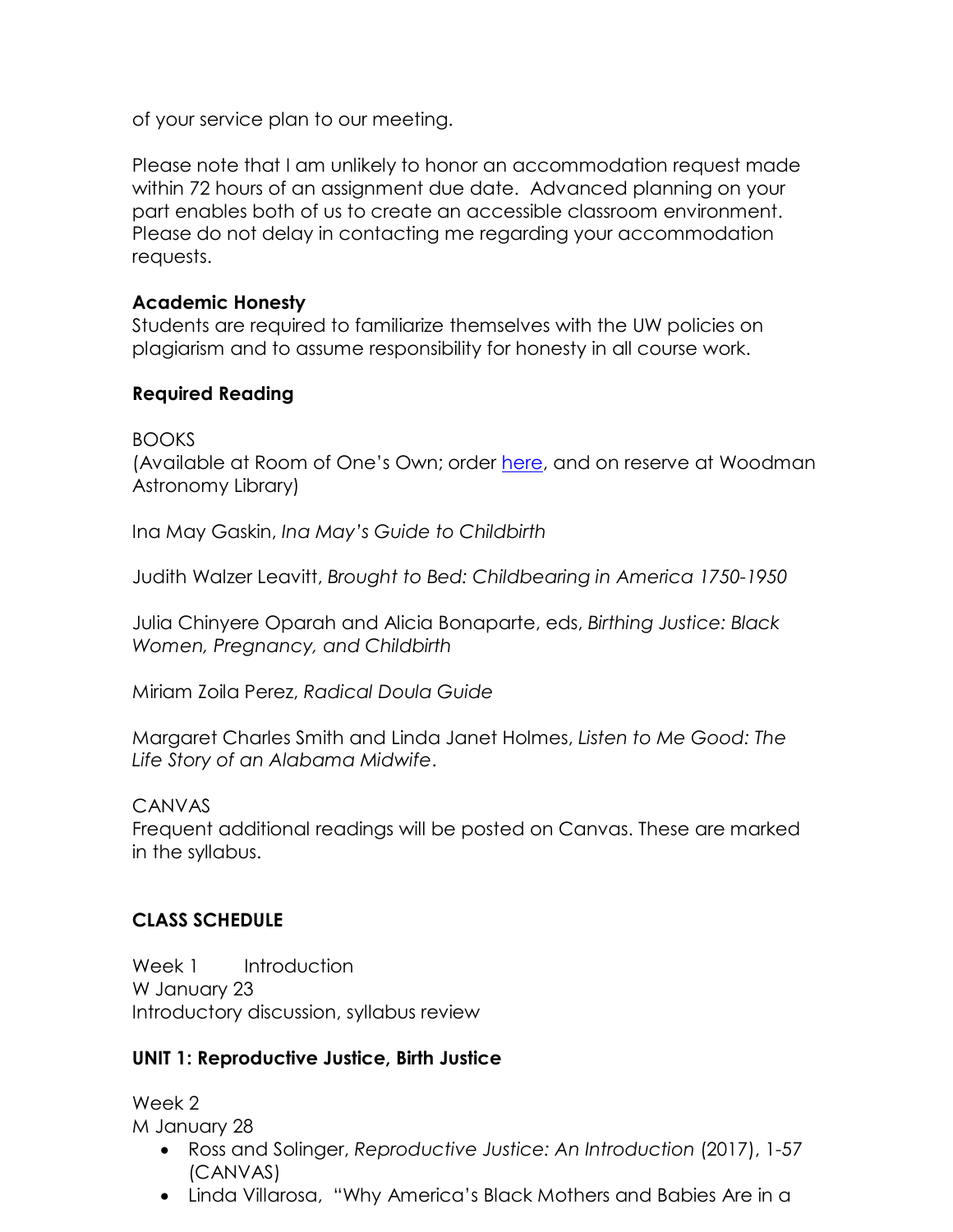Life-or-Death Crisis." *NYT Magazine*, 208. (CANVAS)

• Cazembe Murphy Jackson, Reproductive Justice as Trans Resilience (CANVAS)

W January 30

- *Reproductive Justice*, 58-116 (CANVAS)
- Black Mamas Matter Alliance and the Center for Reproductive Rights, *Black Mamas Matter: Advancing the Human Right to Safe and Respectful Maternal Health Care,* selections (CANVAS)

Week 3

M February 4

Women's Earth Alliance and Native Sexual Health Network, Violence on the Land, Violence on our Bodies: Building an Indigenous Response to Environmental Violence, through p. 60 (CANVAS)

## W February 6

*Birthing Justice* selections:

- Julia Chinyere Oparah, Introduction: Beyond Coercion and Malign Neglect: Black Women and the Struggle for Birth Justice*,* 1-18.
- Syrus Marcus Ware, Confessions of a Black Pregnant Dad, 63-71
- Christ-Ann Magloire and Julia Chinyere Oparah, Unexpected Allies: Obstetrician Activism, VBACs, and the Birth Justice Movement, 156- 165
- Priscilla Ocen and Julia Chinyere Oparah, Beyond Shackling: Prisons, Pregnancy, and the Struggle for Birth Justice, 187-197.

Friday, February 8 \*\*ASSIGNMENT 1: REFLECTION PAPER DUE

## **UNIT 2: Alternative Birth: Critical Engagement**

Week 4

M February 11

• Gaskin, *Ina May's Guide*, xi-74, 98-99

W February 13

- Gaskin, *Ina May's Guide*, 133-182
- *Williams Obstetrics,* 24th ed., Ch 22, Introduction through "Management of Normal Labor" (online through library)

Week 5

M February 18

- *Ina May's Guide* 183-247
- Trevor MacDonald, "Transphobia in the Midwifery Community" (CANVAS)
- Woman-Centered Midwifery Statement (CANVAS)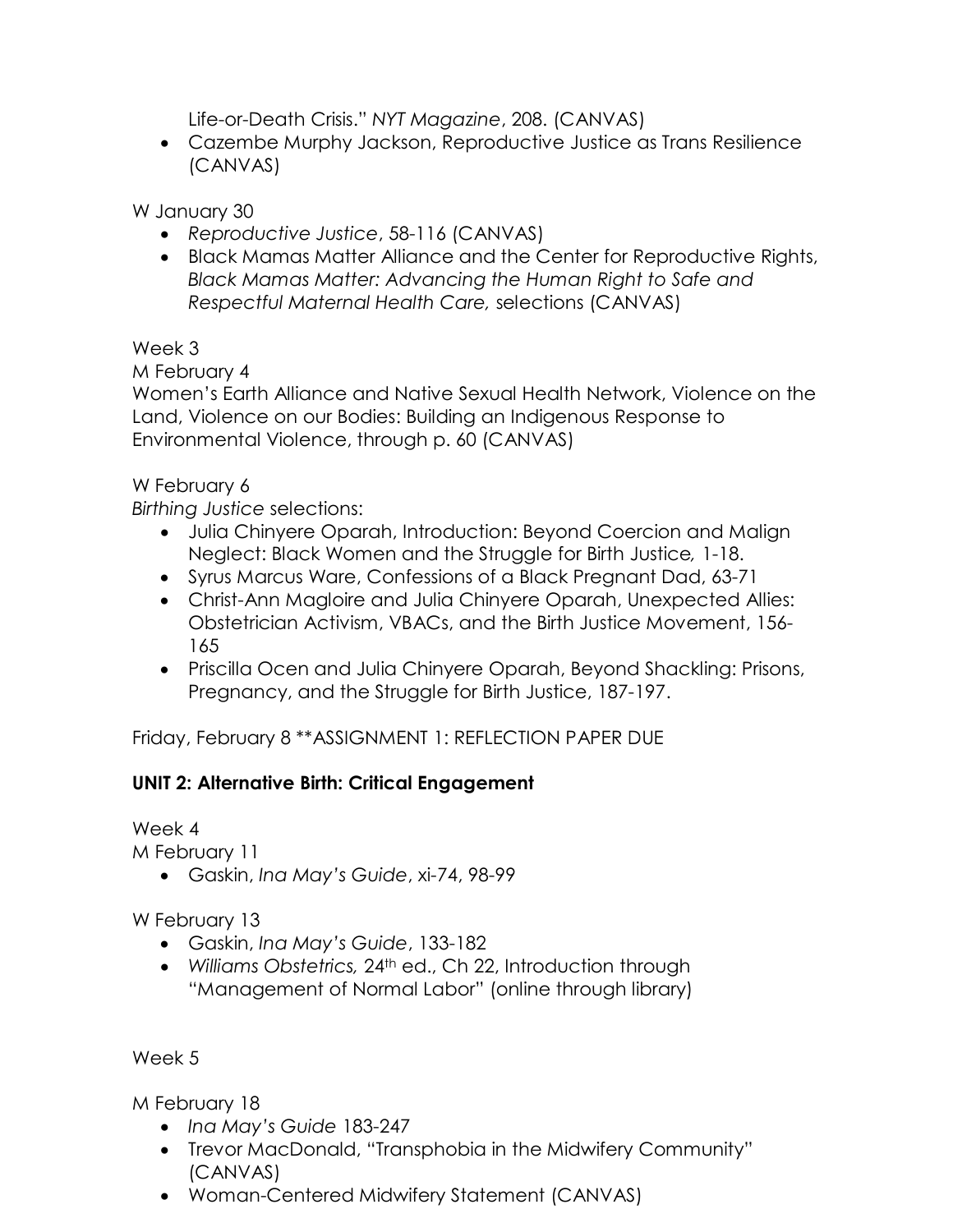- Birth for Every Body Response Letter (CANVAS)
- MANA Core Competencies (CANVAS)

W February 20

- *Ina May's Guide,* 248-273
- *Williams Obstetrics,* 24th ed., Ch 27, (online), Introduction through "Occiput Anterior Position," and "Fourth Stage of Labor"

Week 6

M February 25

- *Ina May's Guide,* 274-330
- In-class video and discussion: *The Farm*

W February 27

Oral history presentation: Troy Reeves, UW Oral History Program

• Oral history readings (CANVAS)

## **Friday, March 1 \*\*ASSIGNMENT 2: CRITICAL ENGAGEMENT PAPER DUE**

### **UNIT 3: Writing Birth Histories I: Historiography**

Week 7

M March 4

- Leavitt, *Brought to Bed*, Introduction and Ch. 1, 1-35
- Jennifer Morgan, *Laboring Women: Reproduction and Gender in New World Slavery* (2004), selections

W March 6

\*NO CLASS MEETING, ALTERNATE ASSIGNMENT TBD

- *Brought to Bed*, Ch. 2
- Rachel Dudley, Toward an Understanding of the 'Medical Plantation' as a Cultural Location of Disability, *Disability Studies Quarterly* 32 (4): 2012.

Week 8

M March 11

- *Brought to Bed*, Ch. 3
- Laura Briggs, The Race of Hysteria: "Overcivilization" and the "Savage" Woman in Late Nineteenth-Century Obstetrics and Gynecology. *American Quarterly* 52:2 (2000): 246-267.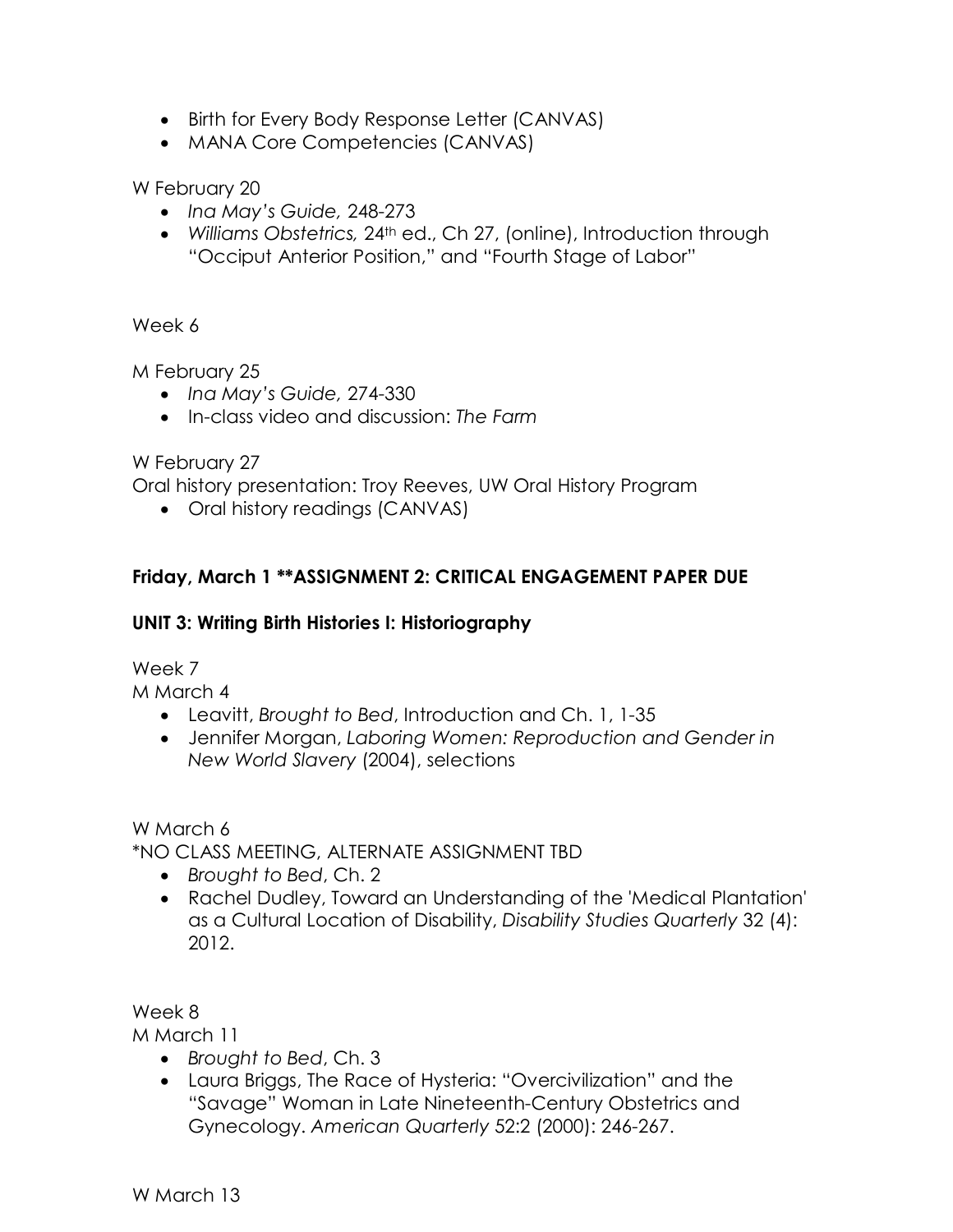- *Brought to Bed*, Ch. 4
- Sharla Fett, Consciousness and Calling: African American Midwives at Work in the Antebellum South. In *New Studies in the History of American Slavery,* edited by Edward Baptist and Stephanie Camp (2006).

## **\*\*Friday, March 15 ASSIGNMENT 3a: ORAL HISTORY PREP DUE**

Week 9

M March 25

- *Brought to Bed*, Ch 5
- Susan Smith, *Japanese American Midwives* (2005), selection

W March 27

- *Brought to Bed,* Chs. 7-8
- Dana-Ain Davis, Obstetric Racism: The Racial Politics of Pregnancy, Labor, and Birthing. *Medical Anthropology*, 2018. (CANVAS)

# **UNIT 4: Writing Birth Histories II: Testimonies**

Week 10

M April 1

- *Birthing Justice* selection: Alicia D. Bonaparte, "Regulating Childbirth: Physicians and Granny Midwives in South Carolina"
- Smith and Holmes, *Listen to Me Good*, p. xvii-62

W April 3

• *Listen to Me Good*, pp 63-112

# **\*\*FRIDAY, April 5 ASSIGNMENT 3b: ORAL HISTORY TRANSCRIPT DUE**

Week 11

M April 8

- *Listen to Me Good, pp 113-158*
- In-class film and discussion: *All My Babies*

W April 10

ORAL HISTORY WORKSHOP

• Peer oral history transcripts

Week 12

M April 15

- Katsi Cook (Akwesasne Mohawk), interview selection (CANVAS)
- Changing Woman Initiative, Digital Stories (CANVAS)

W April 17

• Anne Finger, *Past Due: A Story of Disability, Pregnancy, and Birth*